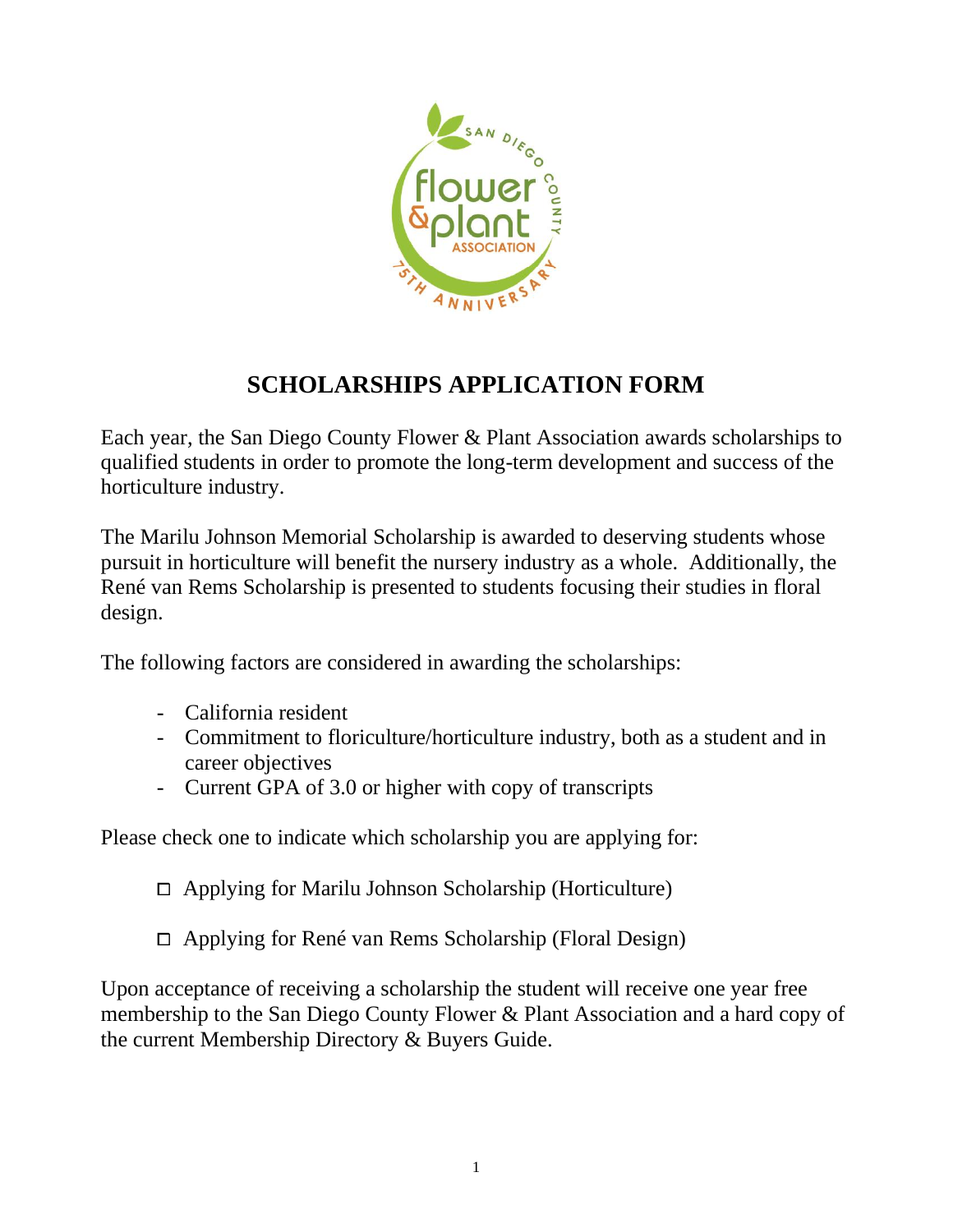## **A. Personal Data**

- 1. Applicant's Name:
- 2. Current Address:

| City               | State:                               | $\angle$ in' | Phone:      |  |
|--------------------|--------------------------------------|--------------|-------------|--|
|                    | 3. Permanent Address (if different): |              |             |  |
| City <sup>·</sup>  | State:                               | $\angle$ in  | Phone:      |  |
| 4. E-mail Address: |                                      |              | Fax Number: |  |

## **B. Educational Background**

- 1. High school attended:
- 2. Cumulative Grade Point Average in high school:
- 3. Year graduated:\_\_\_\_\_\_\_\_\_\_\_\_\_\_\_\_\_\_\_\_\_\_\_\_\_\_\_\_\_\_\_\_\_\_\_\_\_\_\_\_\_\_\_\_\_\_\_\_\_\_\_\_\_\_\_\_
- 4. College/University attending:
- 5. Current Major:
- 6. Cumulative Grade Point Average in college (if applicable):
- 7. Expected Date of Graduation:

## **C. Educational Goals**

Please outline your educational objectives:

## **D. Career Goals**

Please outline your career/professional objectives after you graduate from college: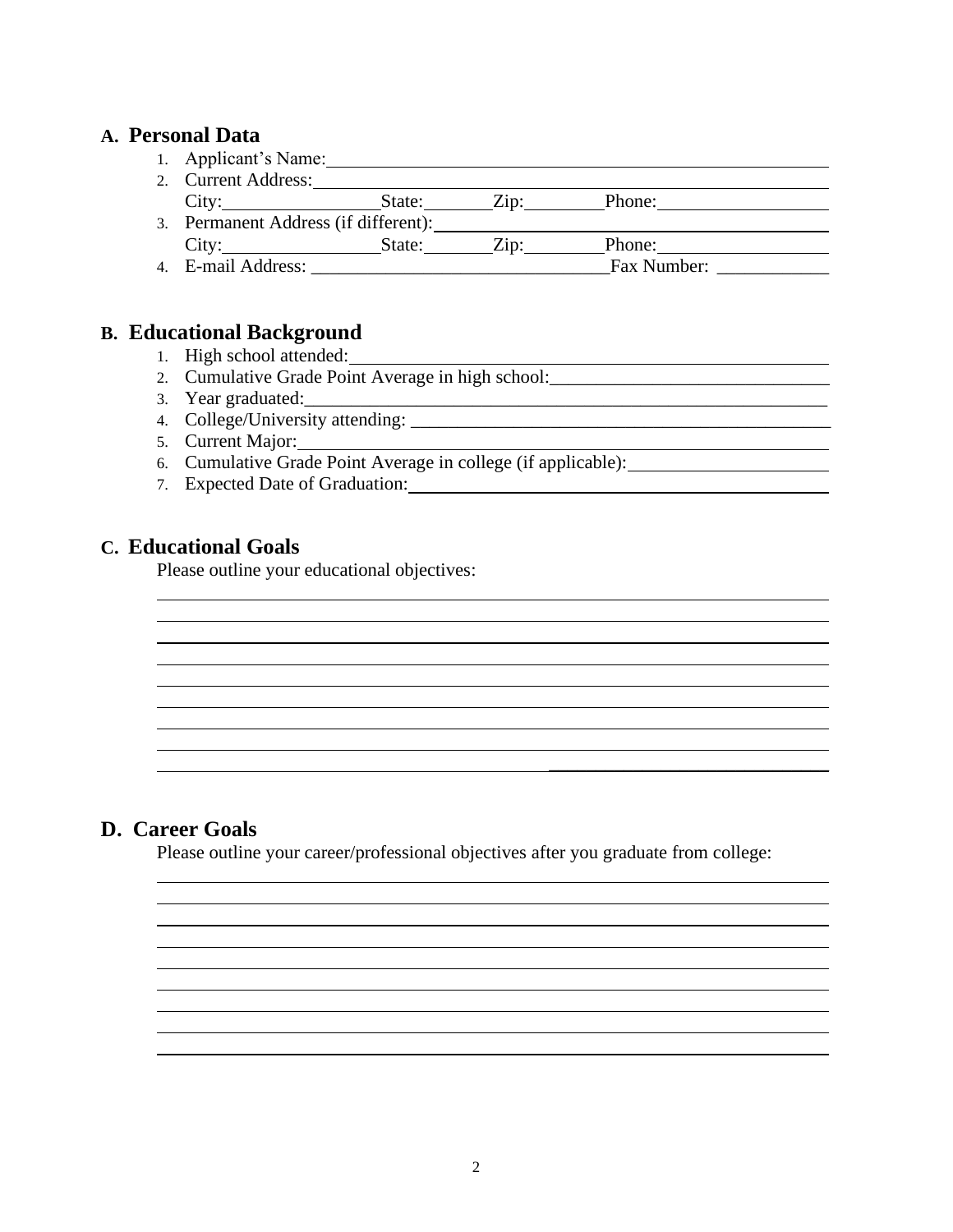What interests you about horticulture/floral design?

## **E. Extracurricular Activities**

Please list any clubs or activities you have participated in during the last three years:

<u> 1980 - Johann Stoff, deutscher Stoffen und der Stoffen und der Stoffen und der Stoffen und der Stoffen und de</u>

## **F. Hobbies**

Please describe your major hobbies and interests:

## **G. Work Experience**

Please list your work experience whether related to horticulture or not:

| Employer | Job Title & Duties | Dates |
|----------|--------------------|-------|
|          |                    |       |
|          |                    |       |
|          |                    |       |
|          |                    |       |